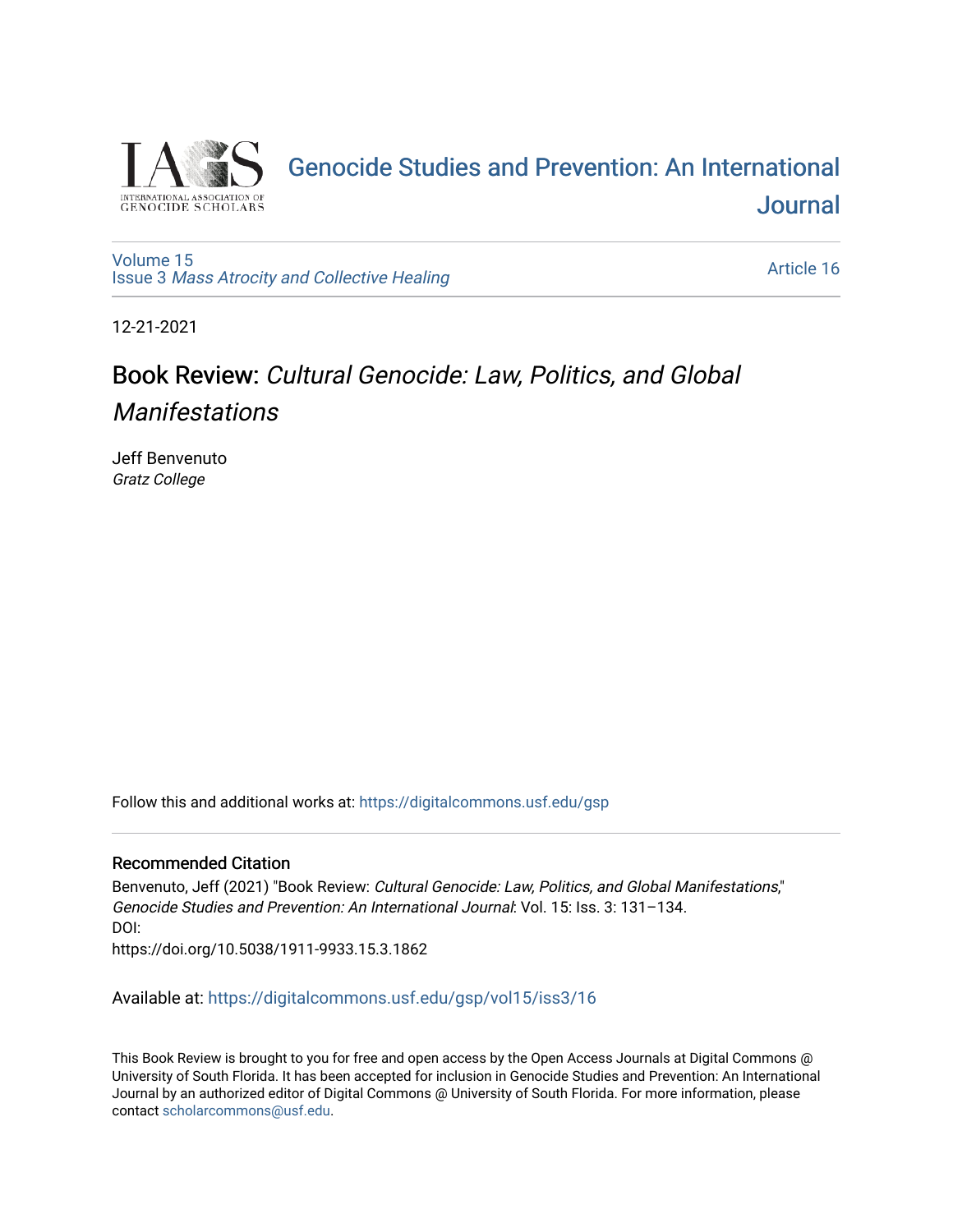<span id="page-1-4"></span>**Jeff Benvenuto** *Gratz College Melrose Park, Philadelphia, U.S.A.*

*Cultural Genocide: Law, Politics, and Global Manifestations* Jeffrey S. Bachman, ed. New York, Routledge, 2019 289 pages; Price: \$39.16 Paperback

Reviewed by Jeff Benvenuto Gratz College

If the category of cultural rights has been called the "Cinderella of the human rights family," could the same be said about its conceptual relative, *cultural genocide*?<sup>[1](#page-1-0)</sup> That would be overstating it, although growing interest in the latter is a welcome development. Largely as a result of the return to Lemkin in genocide scholarship since the 2000s, the definitional center of gravity in the field has slowly yet surely shifted from a narrower conception of genocide as mass murder towards a broader one based on social destruction. Yet even if the cultural genocide concept has come in from the cold, it is still not enjoying a moment in the sun. Jeffrey Bachman's edited volume, *Cultural Genocide: Law, Politics, and Global Manifestations*, is a testament to how far the emerging research agenda on cultural genocide has come, as well as how far it still has to go.

Since its origins, the concept has struggled to gain acceptance. Despite recent gains in popularity, proponents still have to fight rear-guard arguments in its defense. Bachman's introduction thus begins with a relatable anecdote about a collegial exchange at a recent conference, where the author's interlocutor was utterly dismissive: "There is no such thing as 'cultural genocide,' implying that genocide was synonymous with killing members of a protected group."<sup>[2](#page-1-1)</sup> Beyond our scholarly corners, such an assumption remains largely dominant both within academia and beyond. Even as an "insurgent"<sup>[3](#page-1-2)</sup> conceptualization of cultural genocide encroaches the boundaries of the field, the conceptual core of genocide remains tethered to the authoritative forces of international law and Holocaust memory. This leaves us in a predicament that Bachman rightly laments:

> <span id="page-1-7"></span><span id="page-1-6"></span><span id="page-1-5"></span>Scholars who recognize cultural genocide have been trapped in a debate with scholars who reject their ideas rather than engaging in debate with each other. This has acted as an impediment to the advancement of cultural genocide research.[4](#page-1-3)

This problem has been there from the start. Part I of the volume provides a comprehensive overview of the contested origins of cultural genocide in international legal history. Douglas Irvin-Erickson draws from his larger intellectual history of Raphaël Lemkin

<span id="page-1-0"></span>Yvonne Donders, "The Legal Framework of the Right to Take Part in Cultural Life," in *Human Rights in Education,* [1](#page-1-4) *Science and Culture: Legal Developments and Challenges*, eds. Yvonne Donders and Vladimir Volodin (Burlington, VT: Ashgate, 2007), 232.

<span id="page-1-1"></span><sup>&</sup>lt;sup>[2](#page-1-5)</sup> Jeffrey Bachman, ed., Cultural Genocide: Law, Politics, and Global Manifestations (New York: Routledge, 2019), 1.

<span id="page-1-2"></span><sup>&</sup>lt;sup>[3](#page-1-6)</sup> Ibid., 10.

<span id="page-1-3"></span><sup>&</sup>lt;sup>[4](#page-1-7)</sup> Ibid., 12.

Jeff Benvenuto. "Book Review: *Cultural Genocide: Law, Politics, and Global Manifestations*." *Genocide Studies and Prevention* 15, no. 3, 131–134.<https://doi.org/10.5038/1911-9933.15.3.1862>. © 2021 *Genocide Studies and Prevention*.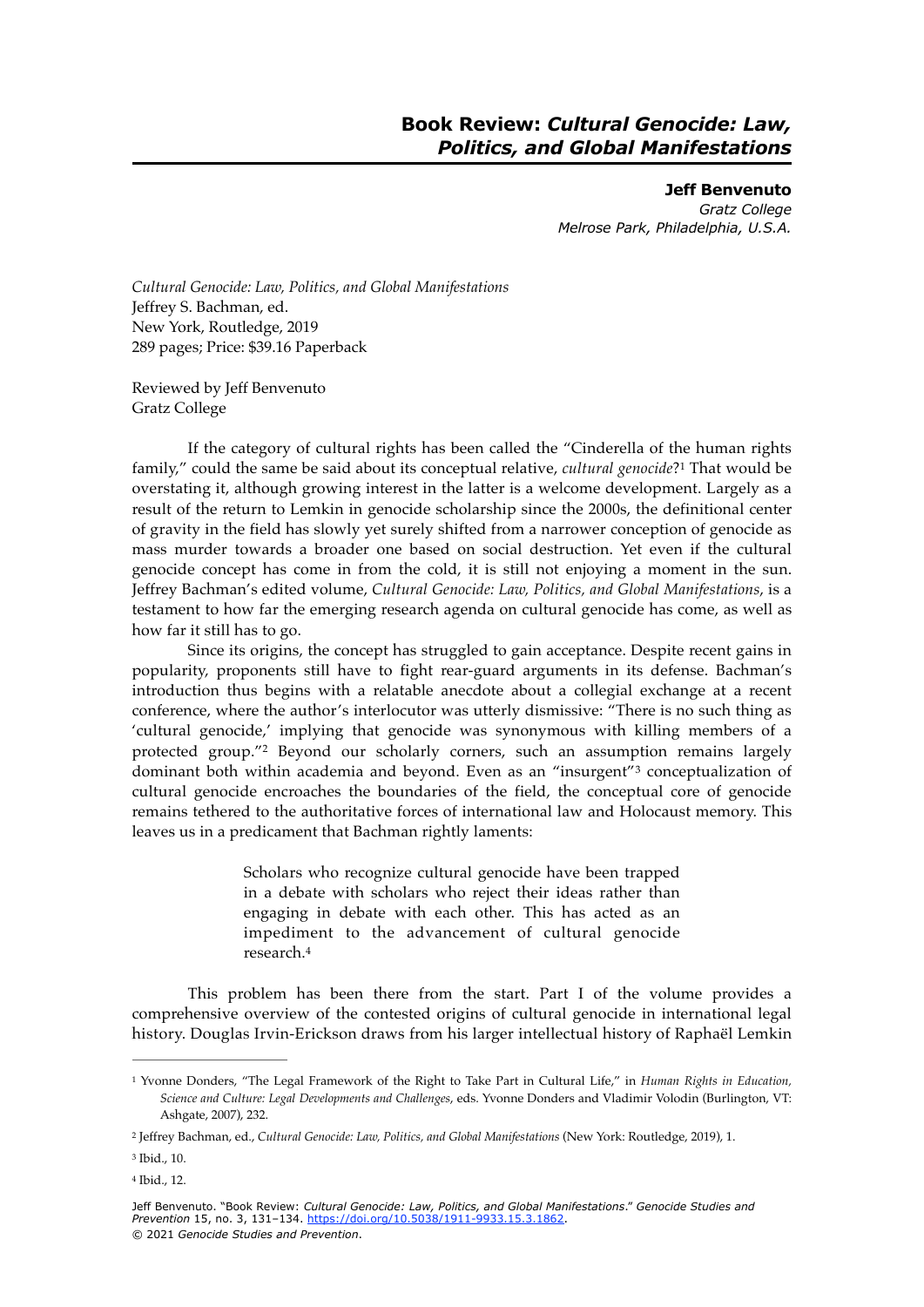to unpack the concept of culture in *cultural genocide*, the exact phrasing of which was not Lemkin's. It was actually coined by opponents of the concept in order to conceptually split the *cultural* from the *physical* and *biological*. Reflecting certain Eurocentric and modernist assumptions about ontology (see Woolford's chapter), this strategy of bifurcation was ultimately successful in omitting a provision against cultural genocide from the Genocide Convention (see Bachman's chapter). The concept has struggled ever since against being dismissed as a qualified or merely symbolic form of genocide. In response to this common misconception, a cornerstone of recent research on cultural genocide has returned to Lemkin's original understanding of it not as a type of genocide, but rather just one of several interrelated techniques. Yet Irvin-Erickson stresses the limits to Lemkin's thinking, as he did not always consider cultural destruction to be genocide, nor did he believe that group disintegration was a necessarily bad thing.

<span id="page-2-6"></span><span id="page-2-5"></span>Situated in the historical context of the Convention, the implications of a broader definition of genocide were unsettling. Unlike some other acts of genocide that were supposed to "shock the conscience of mankind," the types of harms produced by cultural genocide were relatively far more common.<sup>[5](#page-2-0)</sup> This explains the infamous omission of a provision against cultural genocide from the final draft of the Convention. Bachman's following chapter covers familiar terrain in recounting the drafting process, while also demonstrating the hegemonic interests at stake. Perhaps most glaringly, attention is drawn to Article XII of the final draft, or the so-called "colonial clause."<sup>[6](#page-2-1)</sup> Inserted towards the end of the process by the British, this allowed application of the Convention in colonial territories to be voluntary, not compulsory. Ostensibly reasonable points of conceptual opposition against the cultural genocide provision, like the argument that it represented an "undue extension" and a "lack of ... proportionality,"<sup>[7](#page-2-2)</sup> were fig leafs covering the naked self-interests of colonial powers. This omission effectively "permitted such states to continue to employ acts associated with the technique of cultural genocide during the UNGC's drafting process, as well as subsequent to its entry into force."[8](#page-2-3) The Convention thus produced a lasting blind spot that has effectively condoned and even normalized certain forms of group destruction while criminalizing others.

<span id="page-2-8"></span><span id="page-2-7"></span>Since World War II, this blind spot has been at least partly compensated by certain developments in other areas of international law. David Nersessian's chapter reviews how the issue of cultural genocide can be addressed through specialized treaties that protect different types of cultural property, as well as the limited cultural rights in the human rights regime. These two approaches provide alternative international legal routes for surmounting the gap left behind by the Convention. Such discursive shifts appear elsewhere in the volume. For example, Daud Abdullah's chapter on Israel and Palestine cites the 1954 Hague Convention for the Protection of Cultural Property in the Event of Armed Conflict, whereas Andrew Woolford's concluding chapter refers to the UN Declaration on the Rights of Indigenous Peoples. Yet neither case inspires much confidence in the search for alternative international legal protections. Nersessian reasons that ["](#page-2-4)half a loaf is better than none,"<sup>[9](#page-2-4)</sup> but the larger forces that produced the Convention's blind spot are still largely in effect.

<span id="page-2-9"></span>Despite its official estrangement, the cultural genocide concept productively operates from beyond the margins of international law. In a point not fully illustrated in the volume, the concept's outsider status was largely brought back to life in the post-1970s context of global Indigenous politics. In her chapter on the Guarani Kaiowá in Mato Grosso do Sul, Brazil, Genna Naccache stresses that:

- <span id="page-2-0"></span> $5$  Ibid., 65.
- <span id="page-2-1"></span> $6$  Ibid., 51.
- <span id="page-2-2"></span><sup>[7](#page-2-7)</sup> Ibid., 47, 49.
- <span id="page-2-3"></span><sup>[8](#page-2-8)</sup> Ibid., 57.
- <span id="page-2-4"></span><sup>[9](#page-2-9)</sup> Ibid., 76.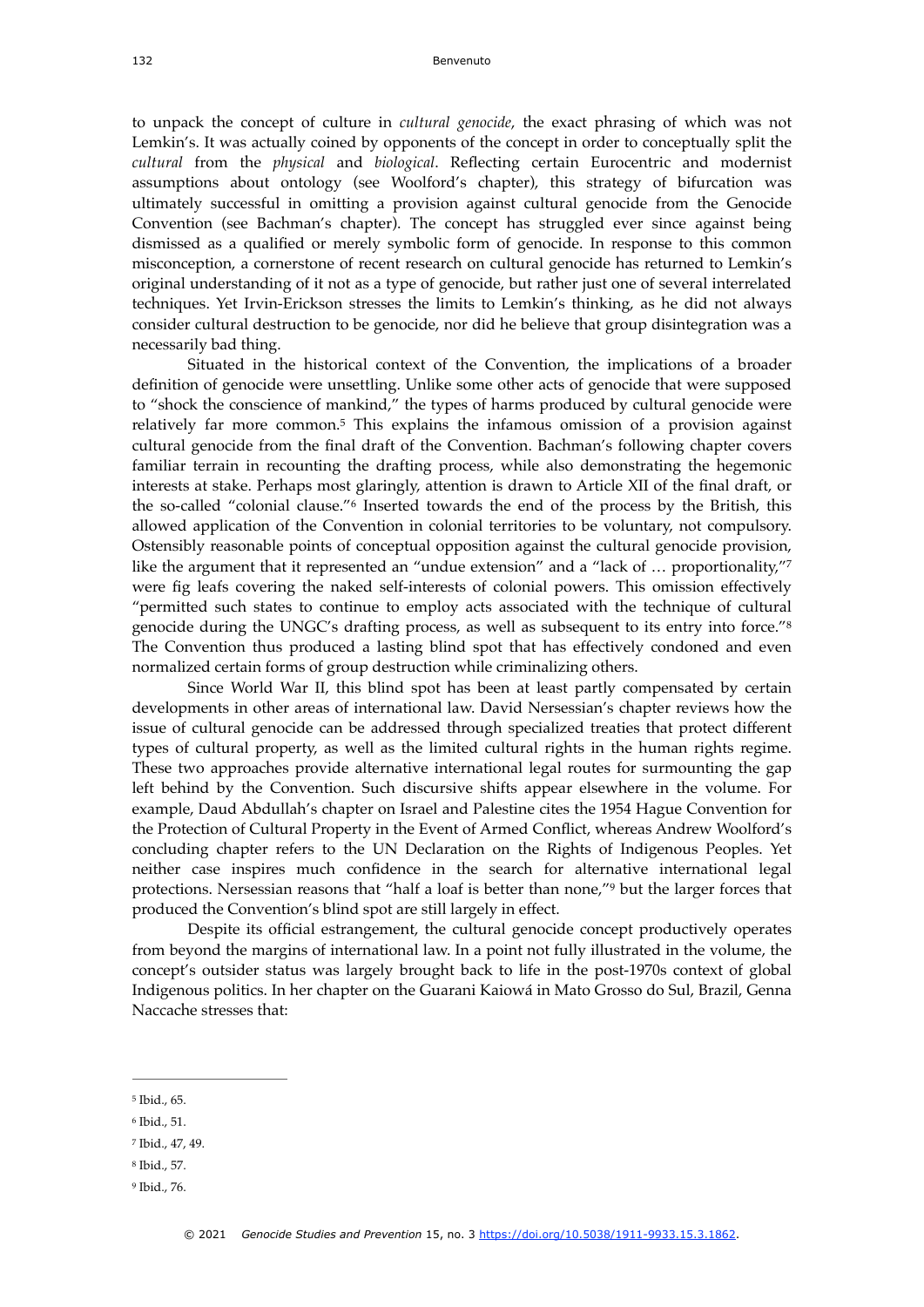<span id="page-3-5"></span><span id="page-3-4"></span>What is at stake … is their very survival as a culturally distinct people. This is not a label, but a way of understanding a people's experience of suffering and collective loss, which they experience as culturally and physically destructive[.10](#page-3-0)

Other chapters on settler colonialism in the United States (by Lauren Carasik and Bachman), Australia (Martin Crook and Damien Short), and Canada (Andrew Woolford) also stress the ongoing threats and realities of social destruction faced by Indigenous peoples. In this contemporary setting, the cultural genocide concept serves important rhetorical functions by articulating the righteous indignation of at-risk peoples and alerting the world to threatening situations that may otherwise remain unnoticed.

Whereas Part I of the volume analyzes cultural genocide as a discursive formation in global governance, Part II examines real-world cases and particular methods. No single definition of cultural genocide is used consistently across the chapters, although this is to be expected with any edited volume. Some chapters get away without offering any explicit definition. For example, Helen Malko's chapter on the so-called "Islamic State"<sup>[11](#page-3-1)</sup> provides a devastating description of cultural genocide without needing to cite any particular version of the concept. In this chapter and others, readers get a sense of the varied techniques under this category: the vandalism and looting of cultural artifacts; the desecration of holy places; the prohibition of languages and customs; the closure of social institutions; the erasure of historical records; and the forced transfer of children, including residential schools, but also contemporary foster care and adoption systems. The contributors also stress the cultural ramifications of other techniques, such as the assassination of leaders, massacres, enslavement, removal and dispossession, and especially ecological destruction.

Beyond a general consensus on the meaning of cultural genocide, however, the chapters in Part II can be distinguished according to the various macro-level social forces that typically produce relations of cultural genocide, such as religion, the global political economy, and the nation-state. Of these, religion gets the least coverage. It is most evident in Malko's review of the Islamic State's rejection of diversity, as represented by the unique cosmologies of the Yazidis and the Assyrians. Similarly, Moojan Momen essay on the Baha'i in Iran begins by observing this as a case in which an ostensibly "traditional" society attempts to eliminate a "modern" one.<sup>[12](#page-3-2)</sup> However, the case of the Baha'i in Iran is not dissimilar from Abdullah's chapter on Israel and Palestine, where the manifestation of cultural genocide has been driven as much by the state than religion. Apart from brief references elsewhere to Catholic missionaries in colonial Brazil or the role of churches in the Indian residential schools, the theme of religion is otherwise limited to these chapters.

<span id="page-3-6"></span>The global political economy receives relatively more attention. For example, Lauren Carasik's chapter, co-authored with Bachman, reviews the cost-effective logic behind the late 19th century shift in American Indian policy from confrontation and confinement to assimilation. Intending to further sever the deep bonds between Indigenous peoples and their territories, the assimilative project of the Indian residential school system was designed to produce new docile subjects fit for a liberal order. To that end, multiple chapters use the settler colonial analytic as a longitudinal and materialist framework for understanding the imperative of limitlessly expanding capitalist property relations vis-a-vis the long-term goal of eliminating Indigenous peoples as autonomous polities and social collectivities. Chapters by Naccache on Brazil and Crook and Short on Australia also highlight the roles of agribusiness and extractive industries in causing ecological destruction. Woolford thus imparts a crucial lesson: "We need to contend with the material nature of what is often portrayed as cultural genocide."[13](#page-3-3)

<span id="page-3-7"></span><span id="page-3-0"></span><sup>&</sup>lt;sup>[10](#page-3-4)</sup> Ibid., 133.

<span id="page-3-1"></span><sup>&</sup>lt;sup>[11](#page-3-5)</sup> Ibid., 207.

<span id="page-3-2"></span><sup>&</sup>lt;sup>[12](#page-3-6)</sup> Ibid., 246.

<span id="page-3-3"></span><sup>&</sup>lt;sup>[13](#page-3-7)</sup> Ibid., 278.